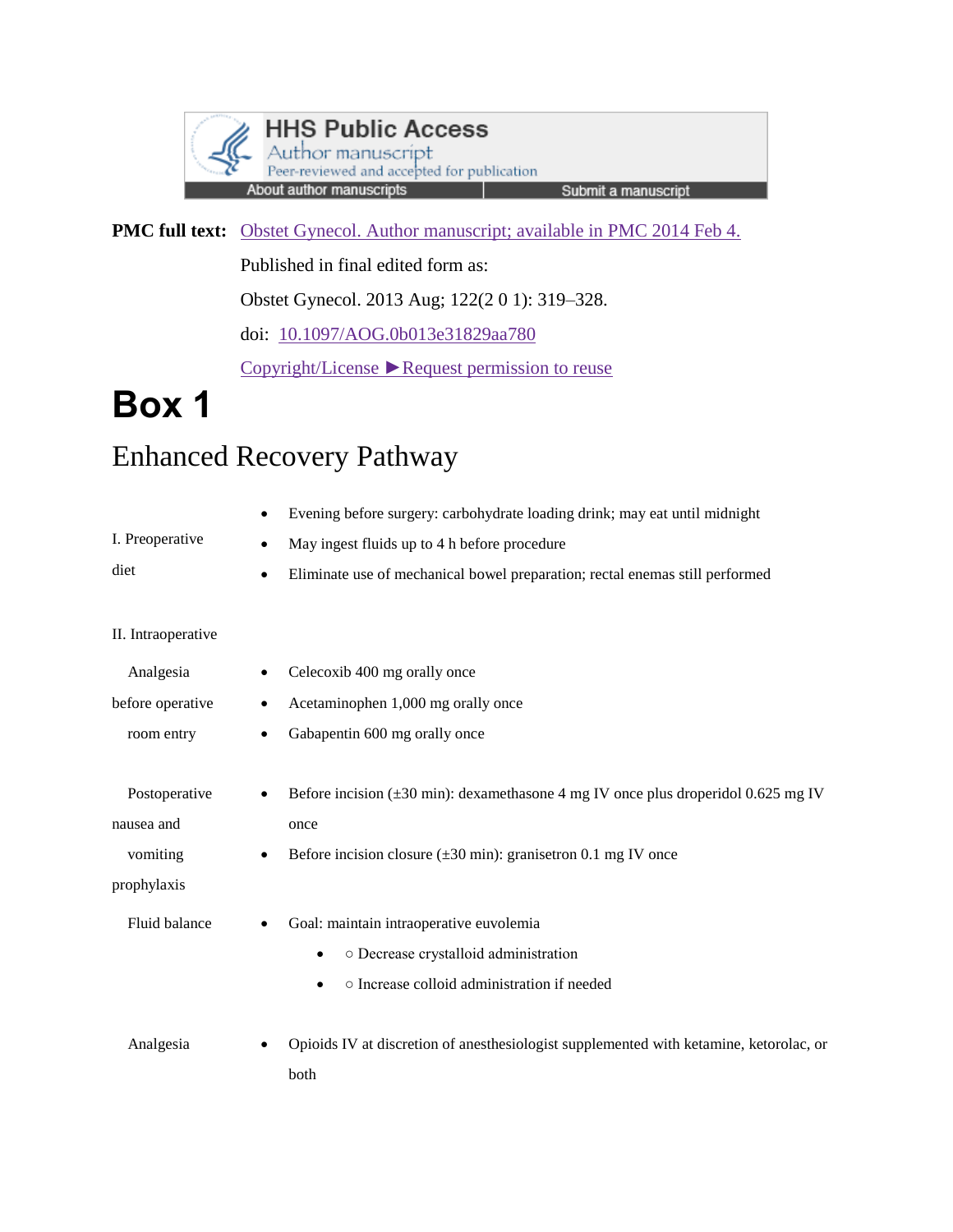|               | After incision closure: injection of bupivacaine at incision site                                                                                                                                                                                                                         |
|---------------|-------------------------------------------------------------------------------------------------------------------------------------------------------------------------------------------------------------------------------------------------------------------------------------------|
| Anesthesia in | Subarachnoid block containing bupivacaine and hydromorphone $(40-100$ micrograms)<br>٠                                                                                                                                                                                                    |
| pelvic organ  | Sedation vs "light" general anesthetic at the discretion of the anesthesiologist<br>٠                                                                                                                                                                                                     |
| prolapse      | Ketorolac 15 mg IV at the end of the procedure for patients able to tolerate it                                                                                                                                                                                                           |
| surgery       | No wound infiltration with bupivacaine in this cohort                                                                                                                                                                                                                                     |
| Ш.            |                                                                                                                                                                                                                                                                                           |
| Postoperative |                                                                                                                                                                                                                                                                                           |
| Activity      | Evening of surgery: out of bed greater than 2 h, including one or more walks and sitting<br>in chair                                                                                                                                                                                      |
|               | Day after surgery and until discharge: out of bed greater than 8 h including four or more<br>walks and sitting in chair                                                                                                                                                                   |
|               | Patient up in chair for all meals                                                                                                                                                                                                                                                         |
| Diet          | No nasogastric tube; if nasogastric tube used intraoperatively, remove at extubation                                                                                                                                                                                                      |
|               | Patient encouraged to start low residual diet 4 h after procedure                                                                                                                                                                                                                         |
|               | Day of surgery: one box of liquid nutritional supplement; encourage oral intake of at                                                                                                                                                                                                     |
|               | least 800 mL of fluid, but no more than 2,000 mL by midnight                                                                                                                                                                                                                              |
|               | Day after surgery until discharge: two boxes of liquid nutritional supplement; encourage<br>$\bullet$                                                                                                                                                                                     |
|               | daily oral intake of 1,500-2,500 mL of fluids                                                                                                                                                                                                                                             |
|               | Osmotic diarrhetics: senna and docusate sodium; magnesium oxide; magnesium<br>$\bullet$<br>hydroxide as needed                                                                                                                                                                            |
| Analgesia     | Goal: no IV patient-controlled analgesia                                                                                                                                                                                                                                                  |
|               | Oral opioids                                                                                                                                                                                                                                                                              |
|               | $\circ$ Oxycodone 5–10 mg orally every 4 h as needed for pain rated 4 or greater or<br>greater than patient stated comfort goal (5 mg for pain rated 4–6 or 10 mg for<br>pain rated $7-10$ ); for patients who received intrathecal analgesia, start 24 h<br>after intrathecal dose given |
|               | Scheduled acetaminophen-                                                                                                                                                                                                                                                                  |

•  $\circ$  Acetaminophen 1,000 mg orally every 6 h for patients with no or mild